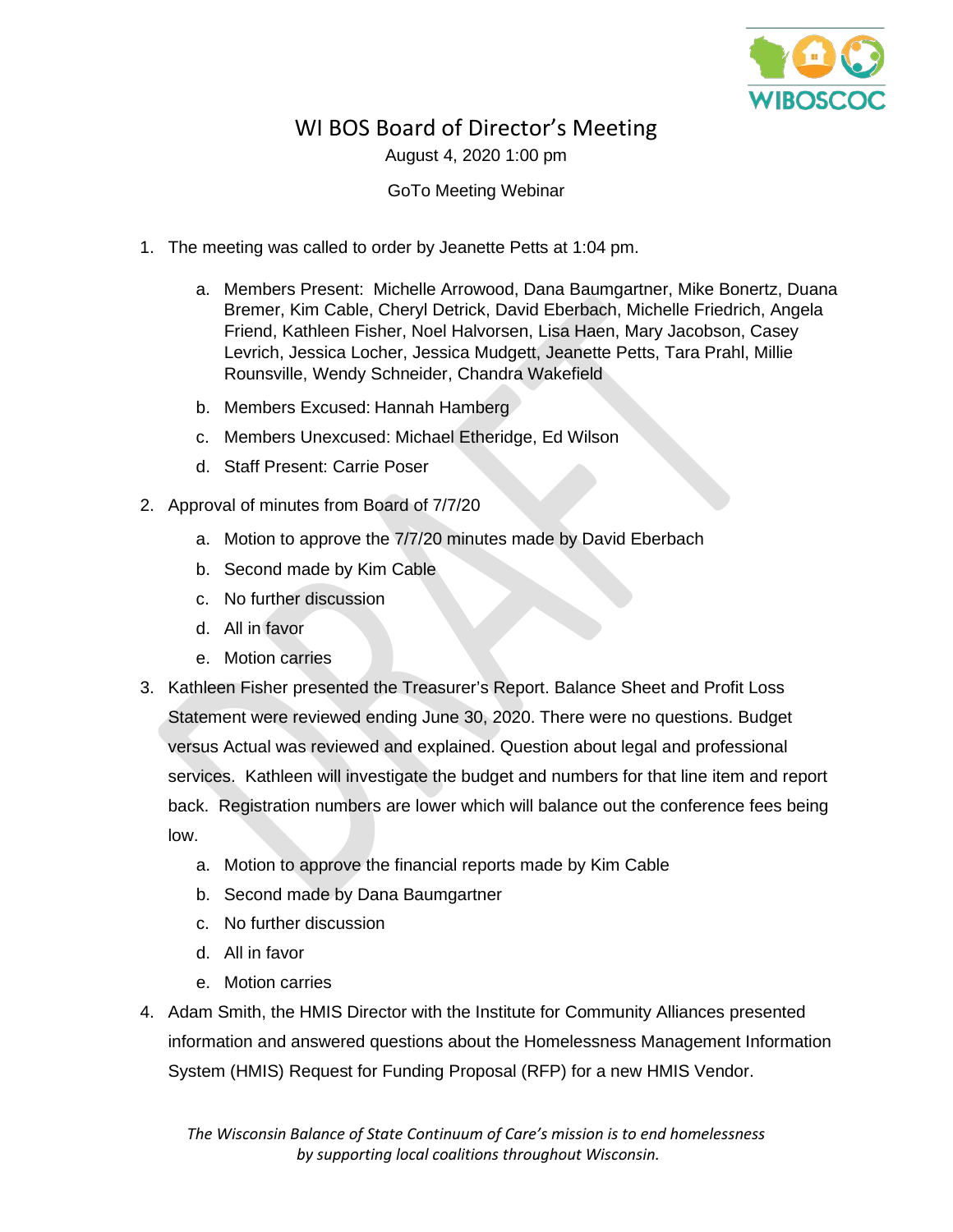

## History/RFI

- a. Wisconsin began using Wisconsin Service Point (WISP) in 2001. In 2002-2003 it became a COC Project. The HMIS Governance is shared by the 4 COC's in the state of WI. Initially WISP was owed by Bowman Systems and was sold to Mediware in 2016.
- b. Five years ago, Mediware, now called Wellsky promised to complete an upgrade to Service Point 6 which has not occurred and there is currently a threat to the continued functioning of the reporting tool in WISP called ART.
- c. In 2019, a Request for Information (RFI) was released to determine what the market had available for HMIS Software Vendors and to evaluate how our current software vender, Wellsky, compared to competitors. Since 2010, the HMIS Vendor market has shrunk as a result of the HUD Data Standards and Hearth Act. The nation is currently down to six different HMIS venders, with four that can accomplish what is federally required.
- d. As a result of the RFI, a recommendation was made to do a formal RFP to include the information from the RFI and add demos and pricing structure.
- RFP Process
	- e. Demos were completed several months ago. ICA and the HMIS advisory board participated in the demos.
	- f. ICA created a rubric for HMIS advisory board members to score the user end demos and reporting tool demos.
	- g. ICA did not participate in the rubric scoring.
	- h. Out of the four vendors reviewed, Bitfocus/Clarity Human Services scored first and Service Point/Wellsky scored last.
	- i. The HMIS Advisory Board voted to switch software to Bitfocus with a goal of making the switch by May 2021.

Questions and Answers:

- j. Were reference checks completed? Yes, each vendor submitted references as a part of the RFP process. In addition, ICA interacts with other users from the other vendors. ICA has not heard anything negative about Bitfocus.
- k. Are there other people using Bitfocus? Yes, Nebraska transitioned in February 2020 which was bad timing due to COVID-19. At this time, the migration has occurred. While Clarity is more expensive, end users will have a better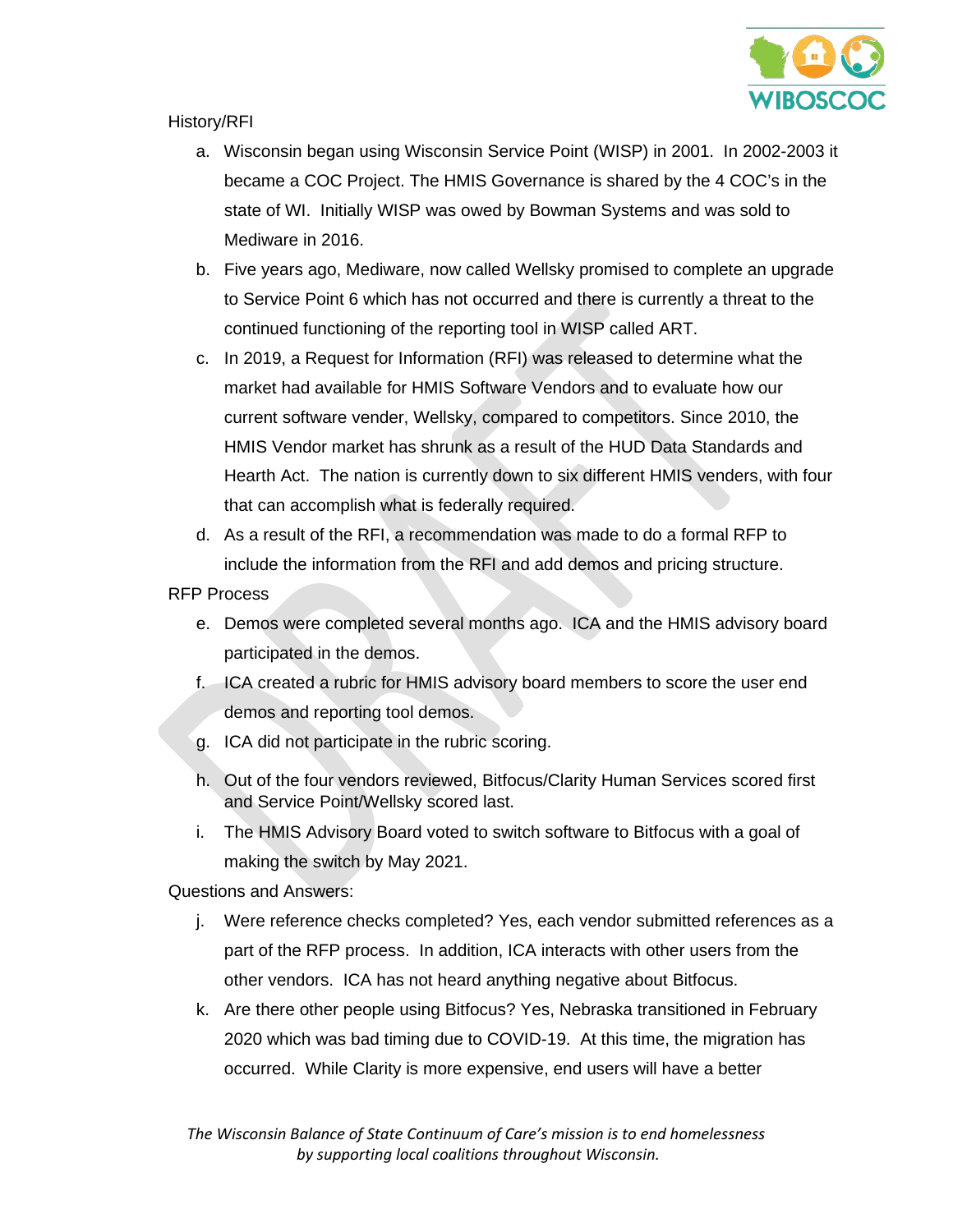

experience. Most of the changes are on the back end. The goal is to make it as simple and painless as possible for the end users. The most significant issue with WISP currently is the reporting tool ART that will lose the capacity to function in the near future.

- l. Can you please describe the integrity of Bitfocus? Experience has been positive with receiving top quality customer support. ICA has had professional working relationships with staff at Bitfocus for over a decade. There is least a half dozen staff at Bitfocus that began employment after working in the HUD technical assistance field and some from Bowman Systems. Bitfocus has done a good job of hiring people with good customer service skills. ICA discussed their concerns with Bitfocus about longevity. At this time, as a young agency, Bitfocus does not intend to sell anytime in the near future like Bowman systems did, although we cannot predict what will happen in the future. In 2016, when Bowman Systems sold to Mediware it was a surprise that came out of left field and was not in the best interest of the users.
- m. What is your opinion about migrating during the pandemic? There will be no new software required, the bandwidth needed will stay the same, and the system will possibly be faster.
- n. Several board members were concerned about only receiving the HMIS Advisory Board Meeting minutes and letter from Adam Smith about the process. A request was made for board members to get a list of all the vendors that responded to the RFP and the pros and cons of each vendor. Adam will send the rubric document with the scores for each vendor to the board.
- o. As a member of the HMIS Advisory Board, Lisa Haen reported that the ICA staff did an excellent job of organizing the RFP process that included end user and reporting demos and thanked Adam and his staff for all of their hard work on a job well done. HMIS Advisory Board members spent a significant amount of time viewing and scoring the demos as well as making a final decision to choose Bitfocus as the new vendor. HMIS Board members took the process and final decision very seriously and understand the implications of transitioning to a new HMIS software vendor. BOS board members were encouraged to trust the process while making their decision.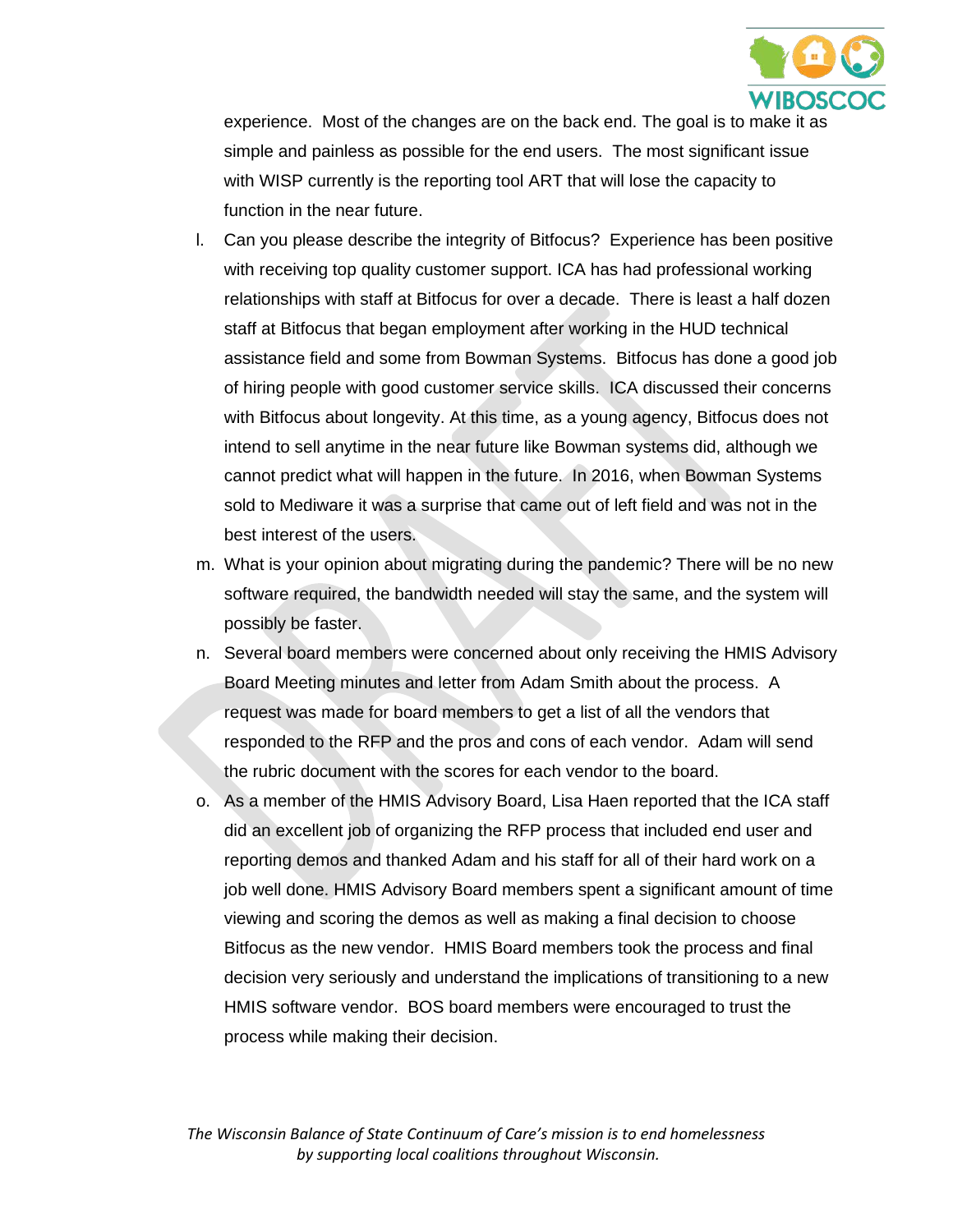

- p. Have we received any feedback from the other WI COCs? Yes, Racine and Dane have both reviewed and approved the proposal. Milwaukee has a meeting in two weeks to review the proposal.
- q. Instead of a user fee could there be an agency fee or both? ICA has other systems where there is just an agency fee. There are up sides and downsides to both. We have low user fees right now. If we can have a different system without increasing user fees that would be ideal. If there is staff turnover you do not get charged extra since the billing occurs once a year. Question is what is the cost each agency would pay? As agencies grow and shrink over the course of the year it would be difficult to adjust.
- r. A concern was expressed about engaging in this process during a pandemic and hidden costs that don't necessarily come through in fees but user interface and user training. ICA absorbs those cost in the budget they do not pass those on to users. Unless there is an extreme change, the costs do not get passed onto users. ICA would not recommend a vendor that would 'nickel and dime' us even if the HMIS Advisory Board made such a recommendation.
- s. Do we have to run a specific operating system or browser that we will need to adjust for? None of the vendors will change the browser that users currently use and there will be no operating system changes or downloads. The different architecture of the software allows users to use various browser versions.
- t. Are we going to be charged training fees? No, the training will remain the same. ICA will not charge for training. Users would be charged only a user fee. End users will have a far easier learning curve because the system is more intuitive compared to Service Point.
- u. Kim thanked Adam for sharing the information and thinks it is important to take the decision of the HMIS Advisory Board and consider the increased expense. As Adam stated in his letter, they would negotiate the cost and that we need not worry about the first year because those are startup costs. The goal is to get the cost under \$200,000. It is important to understand that Wisconsin was the earliest state to adopt HMIS software which is why our cost is so low. The pandemic is to our advantage as we are saving office costs of \$10,000 and a request was made to the state increasing support by \$50,000 to \$75,000. The plan for year two and three seems solid while the first year is not palatable.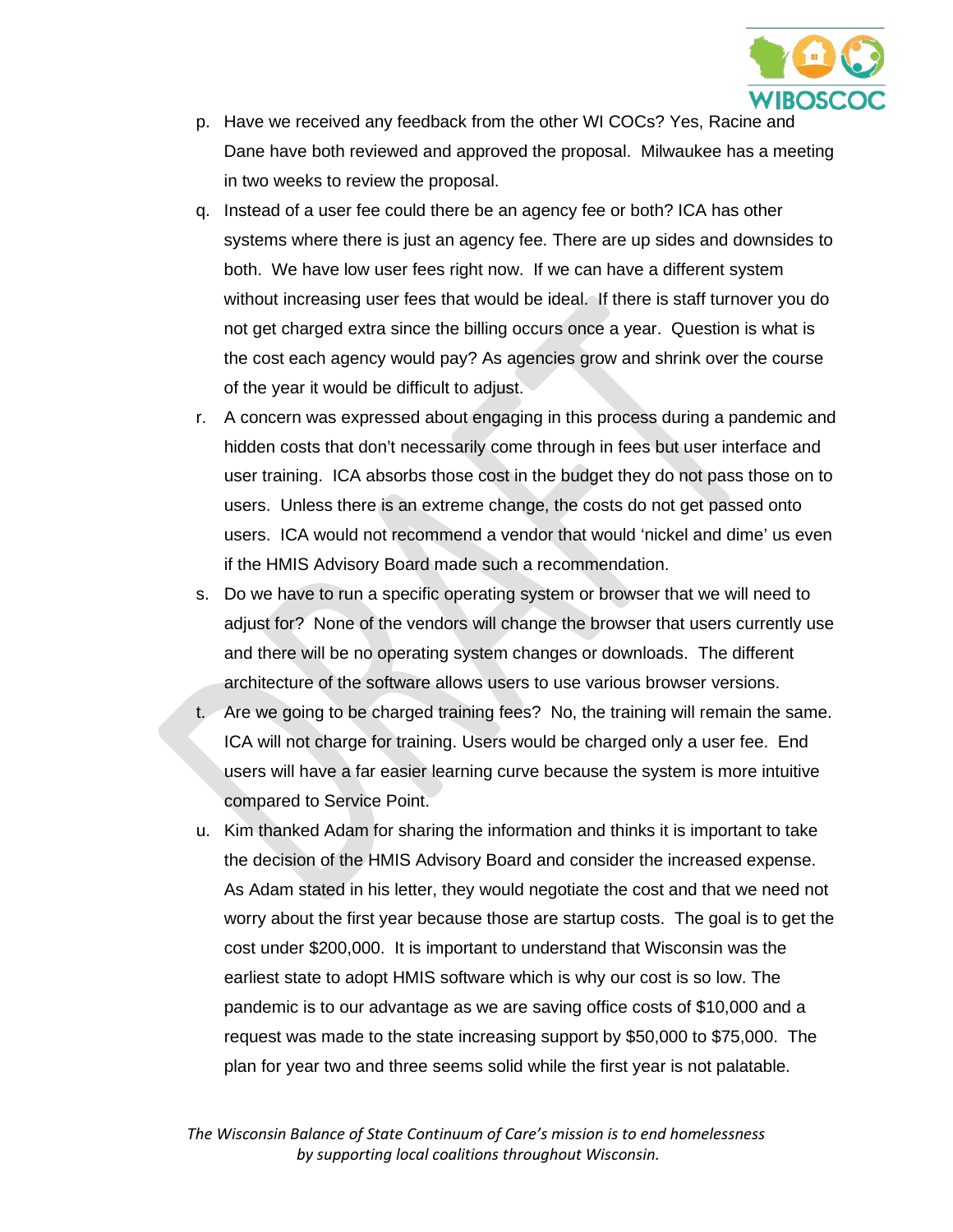

There is no intention for the Local Coalitions to absorb the increase in cost. If we cannot come to negotiated terms on cost, we would move on to the next vendor per the scoring.

- v. Adam provided clarification that the board is being asked to allow ICA to begin the negotiating process with Bitfocus and certain parameters could certainly be part of the decision.
	- i. Motion to approve up to \$325,000 for year one and \$200,000 for year two and three for the purposes of negotiating the contract and that Adam should come back to us for approval for ICA to move forward with negotiating with the new HMIS Vendor, Bitfocus made by Kim Cable
	- ii. Second made by Cheryl Detrick
	- iii. Further discussion
	- iv. All in favor as evidenced by roll call vote below
	- v. Motion carries

| <b>Coalition - Member</b>   | <b>Nominated Director - Name</b> | <b>Vote</b>          |
|-----------------------------|----------------------------------|----------------------|
| <b>Brown</b>                | Noel Halvorsen                   | <b>YES</b>           |
| Central                     | <b>Wendy Schneider</b>           | <b>YES</b>           |
| Coulee                      | Mary Jacobson                    | <b>YES</b>           |
| Dairyland                   | <b>Casey Levrich</b>             | <b>YES</b>           |
| <b>East Central</b>         | <b>Ed Wilson</b>                 | Absent               |
| <b>Fox Cities</b>           | Tara Prahl                       | <b>YES</b>           |
| Indianhead                  | Jessica Mudgett                  | <b>YES</b>           |
| Jefferson                   | <b>Jeanette Petts</b>            | <b>YES</b>           |
| Kenosha                     | Lisa Haen                        | <b>YES</b>           |
| Lakeshore                   | Michael Etheridge                | Absent               |
| <b>North Central</b>        | Chandra Wakefield                | <b>YES</b>           |
| <b>Northeast</b>            | <b>Cheryl Detrick</b>            | <b>YES</b>           |
| <b>Northwest</b>            | Millie Rounsville                | <b>YES</b>           |
| <b>NWISH</b>                | Michelle Arrowood                | <b>YES</b>           |
| Ozaukee                     | Kathleen Fisher                  | <b>YES</b>           |
| <b>Rock Walworth</b>        | Jessica Locher                   | <b>YES</b>           |
| Southwest                   | Michelle Friedrich               | <b>YES</b>           |
| Washington                  | Hanna Hamberg                    | Not present for vote |
| Waukesha                    | Dana Baumgartner                 | Not present for vote |
| <b>West Central</b>         | Duana Bremer                     | <b>YES</b>           |
| Winnebagoland               | <b>Michael Bonertz</b>           | <b>YES</b>           |
| <b>Additional Directors</b> | <b>Nominated Director - Name</b> | <b>Vote</b>          |
| <b>HMIS Lead</b>            | David Eberbach                   | <b>ABSTAIN</b>       |
| <b>Lived Experience</b>     | Vacant                           | -−                   |
| Domestic Violence           | Vacant                           | $-$                  |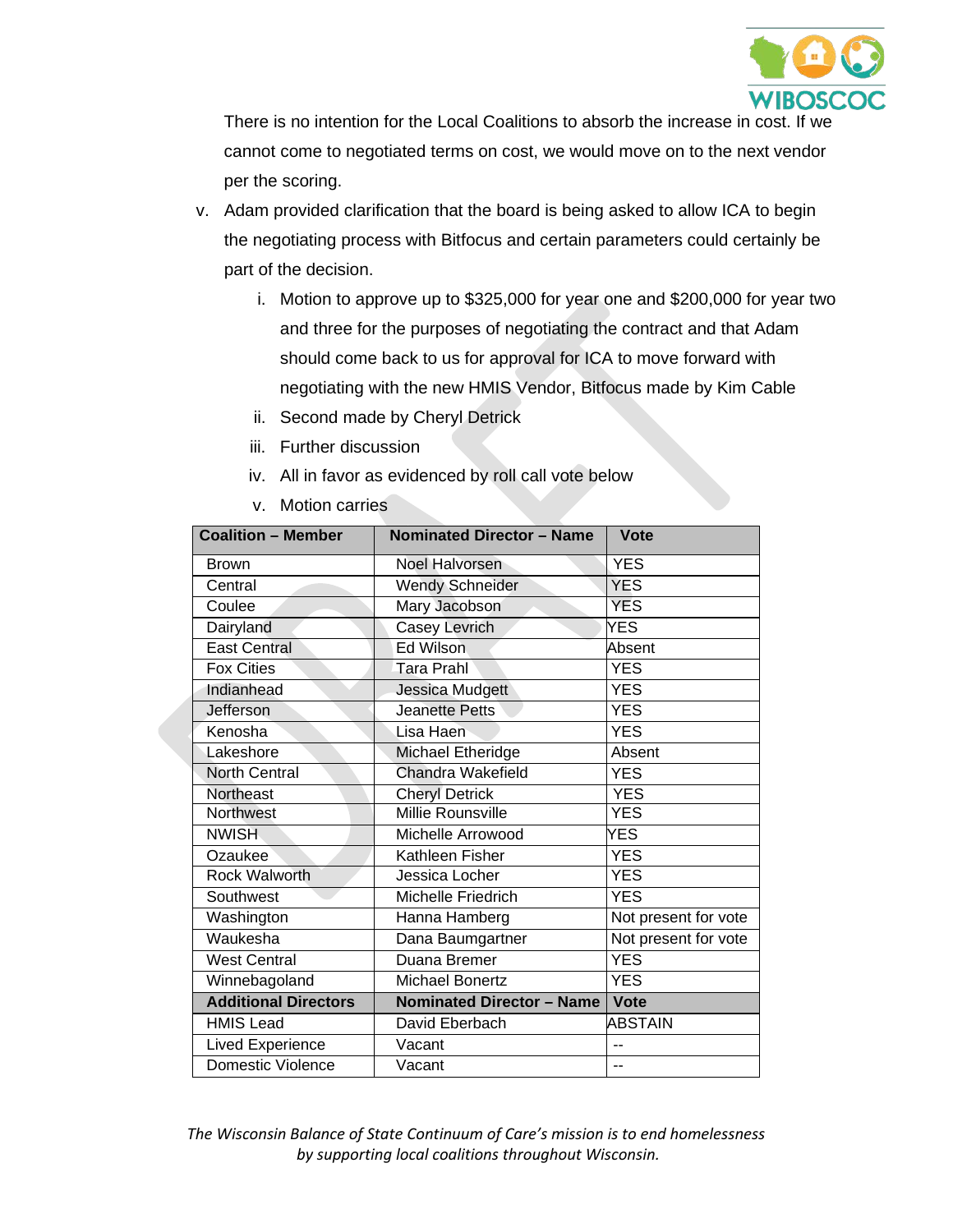

| Veteran                 | Angela Friend | YES |
|-------------------------|---------------|-----|
| Youth                   | Vacant        | --  |
| <b>Chronic Homeless</b> | Kim Cable     | YES |

5. The revised EHH Monitoring Policy was presented by Carrie. The revisions were necessary as a result of the Department of Energy, Housing and Community Recourses (DECHR) no longer requiring the EHH BOS Certification. The revised policy applies to EHH funded agencies and includes monitoring and compliance protocols. A suggestion to take out the and/or in Part 2: Compliance, number 2, first bullet under to read:

A written notice will be sent to the agency, the Coordinated Entry SSO for the coalition (or CE Lead if there is no SSO), and the EHH Lead of the issue(s) raised, concerns in need of additional investigation, and any corrective action required.

- a. Motion to approve the revised EHH Monitoring Policy with the revision made by Millie Rounsville
- b. Second made by Tara Prahl
- c. No further discussion
- d. All in favor
- e. Motion carries
- 6. Director Update Carrie
	- a. BOS staff have been doing a lot of work. Carrie has given them a lot of tasks above and beyond their job responsibilities.
	- b. Meredith is working on desk monitoring for 2020.
	- c. Ryan is facilitating a lot of trainings.
	- d. Leigh is working on all things related to grants. HAP contracts are out, and Leigh will learn how to complete and APR for the grant.
	- e. All staff are providing support to their assigned coalitions for the Summer Outreach Plans for local coalitions.
	- f. Staff is also working on the sheltering issue. They are collecting information about how shelters are operating and how data is being collected.
	- g. Carrie is working on revising the Fiscal policies, developing a grid on ESG CV Grants to help keep track of HIC/PIC and working on emergency contacts throughout the BOS counties.
	- h. Survey due August 10<sup>th</sup>. Wants to make sure people complete the survey to express needs in local coalitions.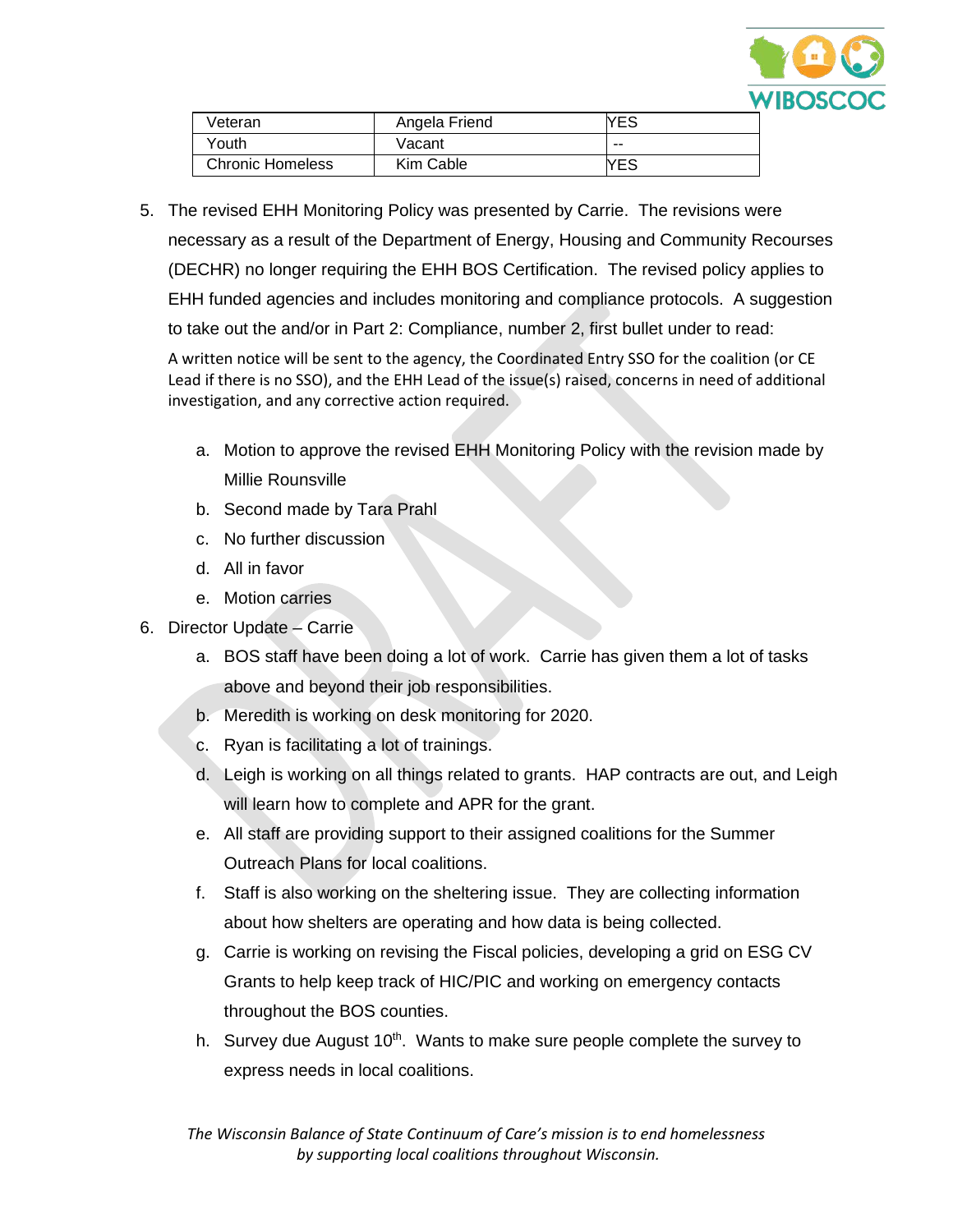

- i. The comments for the Gender Identity Rule are due August  $10<sup>th</sup>$
- j. Weekly meeting with EFS 6, Mike Basford and DECHR continues to occur as scheduled.
- k. Interagency Council meeting occurred on July 22<sup>nd</sup>
- l. Four COC's targeted conversations with different state departments; DHS about Medicare concerns, and WHEDA.
- m. EFSP set-aside board meetings continue. Currently making sure agencies are spending down funds and that appropriate representation is happening.
- n. Ryan and Carrie met with Impact 211, United Way of Milwaukee. They want to use the benchmarks in the Interagency Council Plan.
- o. Ryan is currently on a call with DECHR training on BOS Coordinated Entry.
- p. Carrie was asked to present at a conference that was rescheduled for next year.
- q. Preliminary discussion with DEHCR about their intentions with the Gender Identity Rule. If the rule changes on the federal level what are the options for a State?
- r. At the last HUD office hour meeting the NOFA was discussed. There will have to be something that occurs but there is not anything determined. Hoping at the very minimum we all just must complete a project application. The Grant Inventory Worksheet will be coming out soon. HUD must release the funding for DV as a side part of the process which we would have to do some work with.
- 7. August Meeting Carrie
	- a. The registration was sent out last week. Right now, we have a lot of people that paid but have not registered for the go-to-webinar.
	- b. Carrie will get a list of people that need to register for the webinar.
	- c. Carrie met with the presenter to plan the webinar.
	- d. Registration for Friday is just a webinar and there are currently about 78 people registered for the business meeting
- 8. Public Policy Report Carrie
	- a. Carrie sent several emails over the last few weeks regarding the money for rental assistance that is not being released. She encouraged people to use the links she sent to communicate the need for the bills to be approved. Carrie is offering her assistance to provide data to the State. Her intention is to reach out to the WI Senate and Assembly to encourage movement of the bills in September.